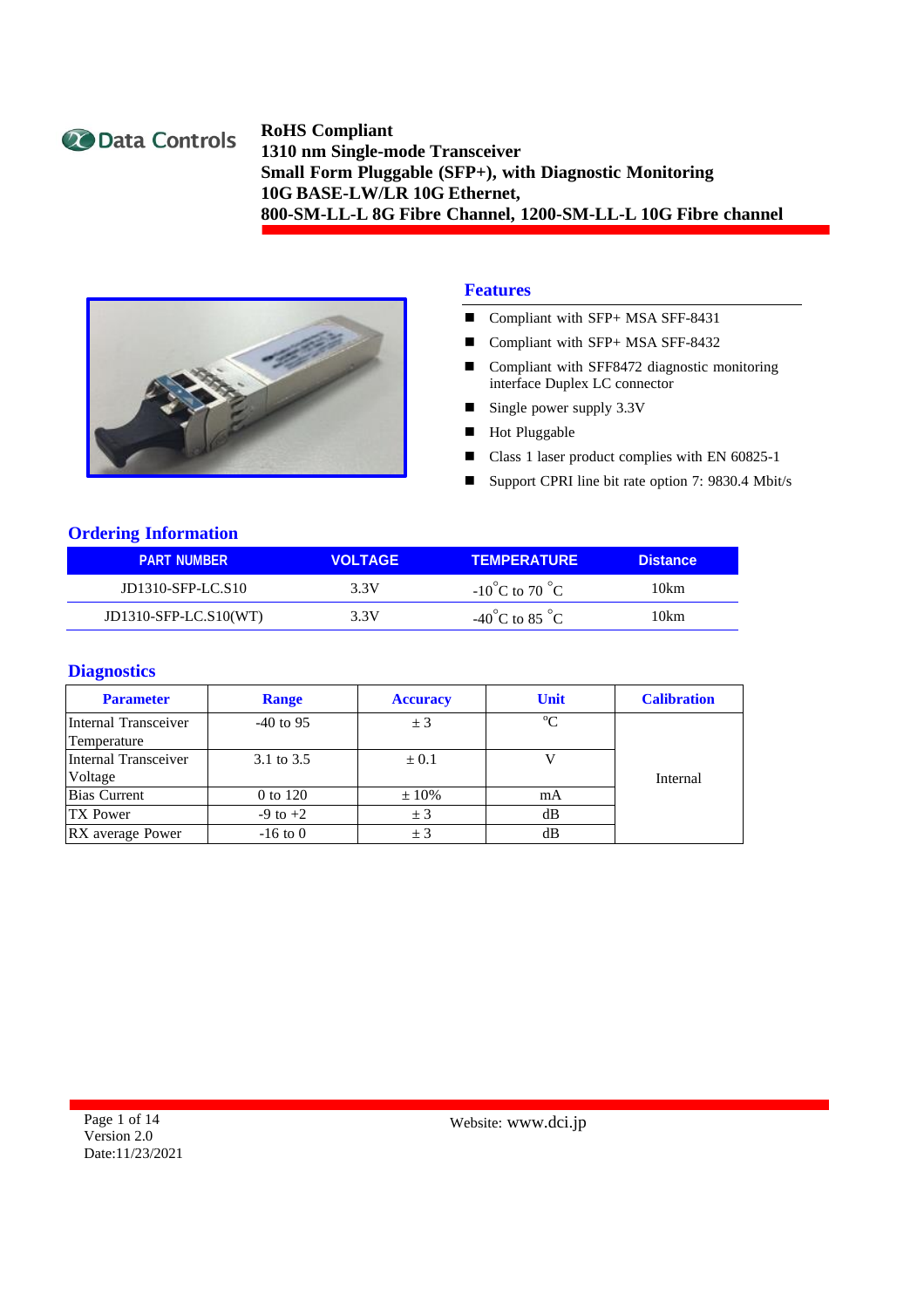

### **Absolute Maximum Ratings**

| <b>PARAMETER</b>           | <b>SYMBOL</b> | <b>MIN</b>               | <b>MAX</b> | <b>UNITS</b> | <b>NOTE</b> |
|----------------------------|---------------|--------------------------|------------|--------------|-------------|
| <b>Storage Temperature</b> | $T_{S}$       | $-40$                    | 85         | $^{\circ}C$  |             |
| <b>Supply Voltage</b>      | Vcc           | $-0.5$                   | 4.0        |              |             |
| <b>Input Voltage</b>       | $V_{I\!N}$    | $-0.5$                   | Vcc        |              |             |
| Overload                   | $P_{I\!N}$    | $\overline{\phantom{0}}$ |            | dBm          |             |

### **Recommended Operating Conditions**

| <b>PARAMETER</b>           | <b>SYMBOL</b>     | <b>MIN</b> | <b>MAX</b> | <b>UNITS</b> | <b>NOTE</b> |
|----------------------------|-------------------|------------|------------|--------------|-------------|
| Case operating Temperature | $T_C$             | $-10$      | 70         | $\circ$      |             |
|                            |                   | $-40$      | 85         |              |             |
| <b>Supply Voltage</b>      | Vcc               | 3.14       | 3.46       | V            |             |
| <b>Supply Current</b>      | $I_{TX} + I_{RX}$ |            | 300        | mA           |             |
| Power Consumption          | D                 | $---$      | 1.0        | W            |             |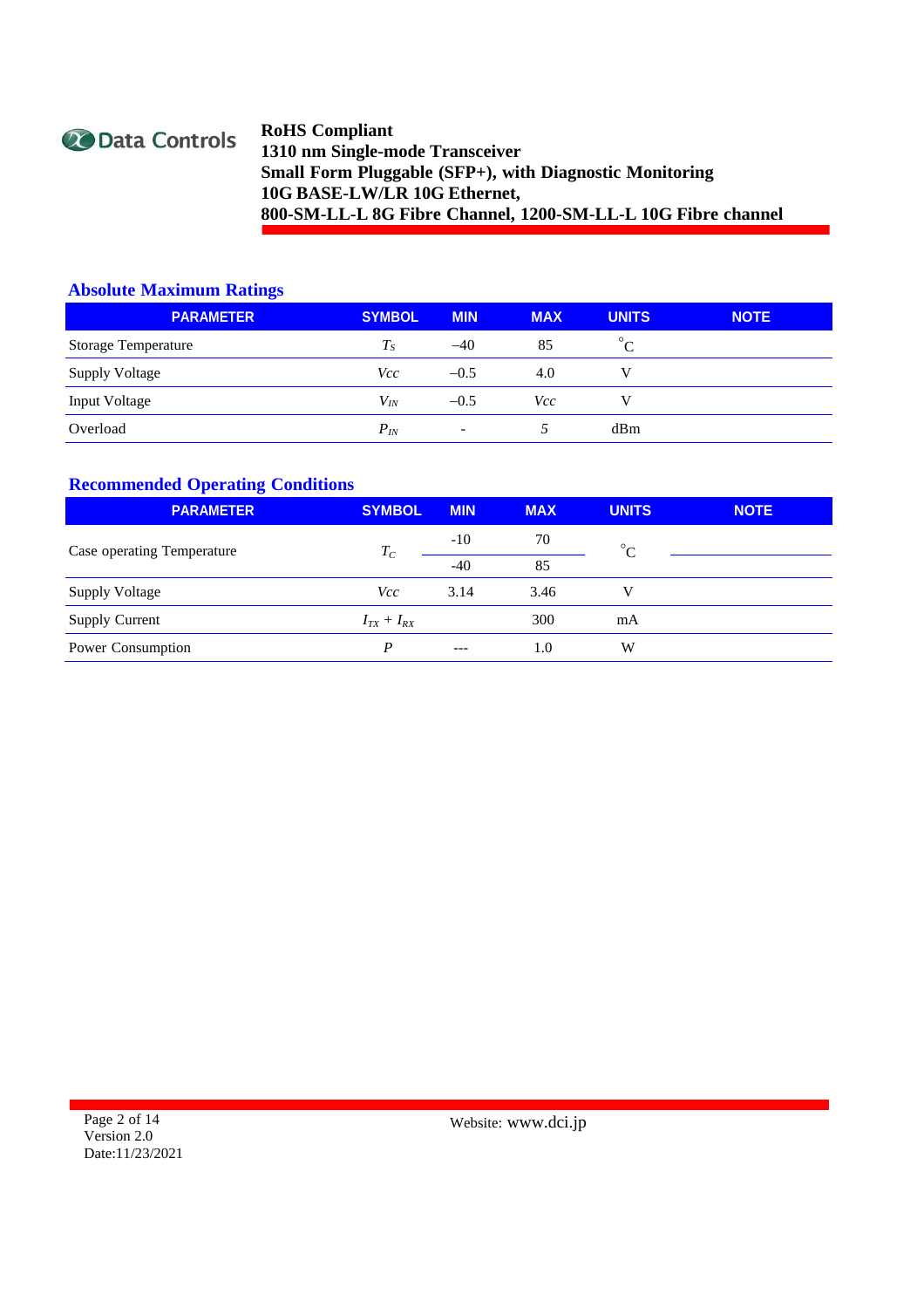

### **Transmitter Electro-optical Characteristics**

# *Vcc* = **3.14 V** to **3.46** V,  $T_c$  =  $-10\degree$ C to  $70\degree$ C &  $T_c$  =  $-40\degree$ C to  $85\degree$ C

| <b>PARAMETER</b>                                 | <b>SYMBOL</b>         | <b>MIN</b> | TYP.                       | <b>MAX</b> | <b>UNITS</b> | <b>NOTE</b> |
|--------------------------------------------------|-----------------------|------------|----------------------------|------------|--------------|-------------|
| Data Rate                                        | $\boldsymbol{B}$      |            | 10.3125                    |            | Gbps         |             |
| <b>Output Optical Power</b>                      | $P_{out}$             | $-6$       | ---                        | 0.5        | dBm          |             |
| <b>Optical Modulation Amplitude</b>              | <b>OMA</b>            | $-5.2$     |                            |            | dBm          |             |
| <b>Extinction Ratio</b>                          | ${\it ER}$            | 3.5        |                            |            | dB           |             |
| Center Wavelength                                | $\lambda_C$           | 1290       | 1310                       | 1330       | nm           |             |
| Spectrum Width                                   | $\Delta \lambda$      |            |                            | 1          | nm           |             |
| Side mode Suppression ratio                      | $SSR_{\min}$          | 30         |                            |            | dB           |             |
| <b>Transmitter and Dispersion Penalty</b>        | <b>TDP</b>            |            |                            | 3.2        | dB           |             |
| <b>Relative Intensity Noise</b>                  | RIN                   | $---$      | ---                        | $-128$     | dB/Hz        |             |
| Output Eye                                       |                       |            | Compliant with IEEE802.3ae |            |              |             |
| Max. Pout TX-DISABLE Asserted                    | $P_{OFF}$             | ---        | ---                        | $-35$      | dBm          |             |
| Differential Input Impedance                     | $Z_d$                 | 75         | 100                        | 125        | $\Omega$     |             |
| Differential Input Voltage Swing                 | $V_{\text{DIFF}}$     | 200        |                            | 800        | mV           |             |
| <b>Transmit Fault Output-Low</b>                 | TX_FAULTL             | 0.0        | $---$                      | 0.5        | $\mathbf V$  |             |
| Transmit Fault Output-High                       | TX_FAULT <sub>H</sub> | 2.4        | $---$                      | $V_{CC}$   | V            |             |
| TX_DISABLE Assert Time                           | $t$ <sub>_O</sub> ff  | $---$      | ---                        | 100        | $\mu$ s      |             |
| TX_DISABLE Negate Time                           | $t$ _on               |            | ---                        | 2          | ms           |             |
| Time to initialize, include reset of<br>TX_FAULT | $t$ init              | ---        | ---                        | 300        | ms           |             |
| TX_FAULT from fault to assertion                 | $t$ _fault            |            | ---                        | 1          | ms           |             |
| TX_DISABLE time to start reset                   | t_reset               | 10         |                            |            | $\mu$ s      |             |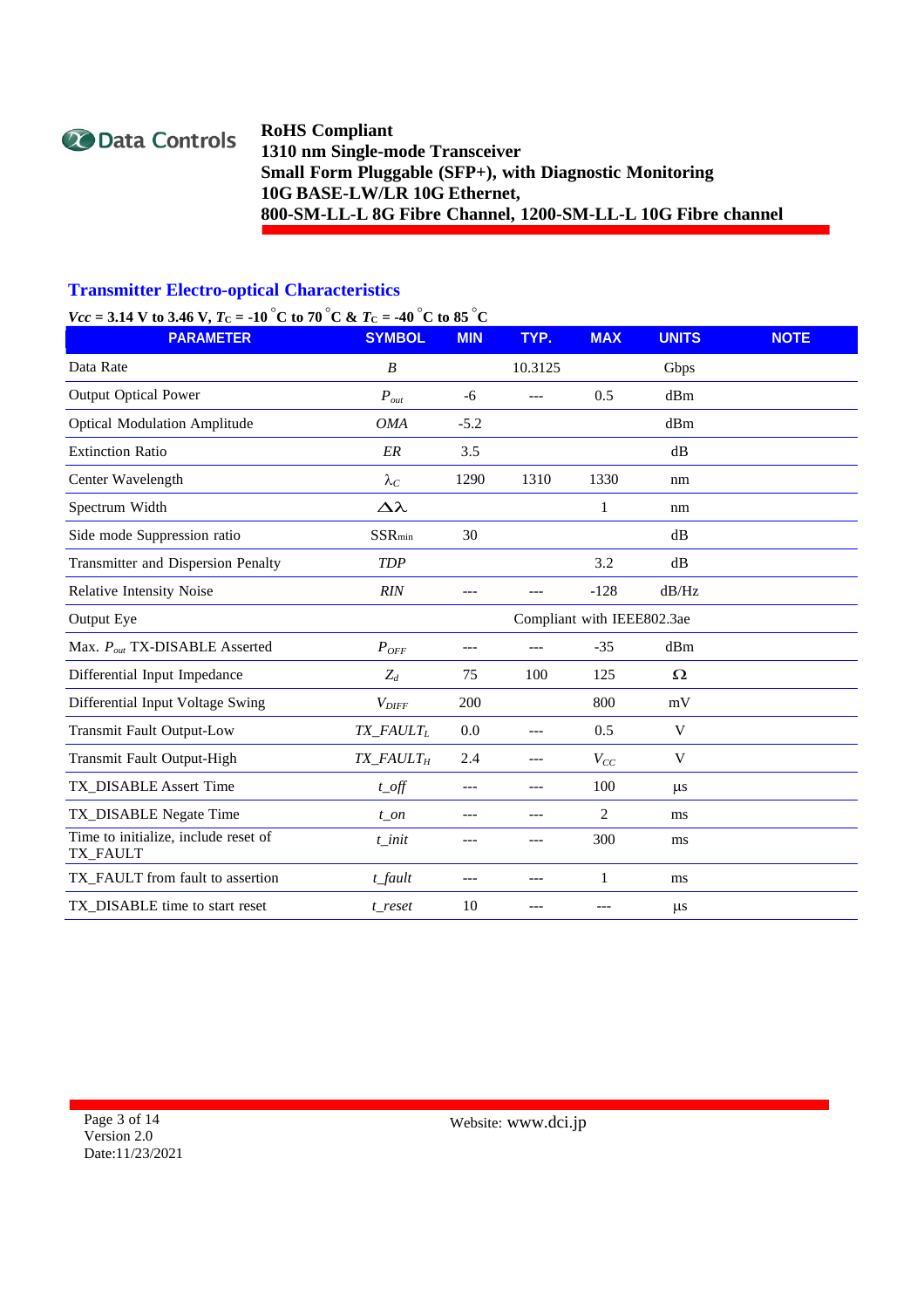

### **Receiver Electro-optical Characteristics**

### *Vcc* = 3.14 V to 3.46 V,  $T_c$  = -10  $\degree$ C to 70  $\degree$ C & T  $_c$  = -40  $\degree$ C to 85  $\degree$ C

| $\mathcal{L}(\mathcal{L} - \mathcal{L}(\mathbf{I} - \mathbf{I}) \mathbf{I})$<br><b>PARAMETER</b> | <b>SYMBOL</b>     | <b>MIN</b>     | TYP.    | <b>MAX</b> | <b>UNITS</b> | <b>NOTE</b>      |
|--------------------------------------------------------------------------------------------------|-------------------|----------------|---------|------------|--------------|------------------|
| Data Rate                                                                                        | B                 |                | 10.3125 |            | Gbps         |                  |
| Average receive power (max)                                                                      | $P_{IN}$          | 0.5            |         |            | dBm          |                  |
| Average receive power (min)                                                                      | $P_{I\!N}$        | ---            |         | $-14.4$    | dBm          |                  |
| Receiver Sensitivity(OMA)                                                                        | $P_{IN}$          | ---            | ---     | $-12.6$    | dBm          | $BER < 10^{-12}$ |
| Stressed Receiver Sensitivity(OMA)                                                               | $P_{IN}$          | ---            |         | $-10.3$    | dBm          | $BER < 10^{-12}$ |
| <b>Operating Center Wavelength</b>                                                               | $\lambda_C$       | 1260           |         | 1355       | nm           |                  |
| <b>Optical Return Loss</b>                                                                       | ORL               | 12             |         |            | dB           |                  |
| Loss of Signal-Asserted                                                                          | $P_A$             | $-30$          |         |            | dBm          |                  |
| Loss of Signal-Deasserted                                                                        | $P_D$             | ---            |         | $-15$      | dBm          |                  |
| Differential Output Impedance                                                                    | $Z_d$             | 75             | 100     | 125        | Ω            |                  |
| Differential Output Voltage                                                                      | $V_{\text{DIFF}}$ | 300            |         | 800        | mV           |                  |
| Receiver Loss of Signal Output<br>Voltage-Low                                                    | $RX\_LOS_L$       | $\overline{0}$ |         | 0.5        | V            |                  |
| Receiver Loss of Signal Output<br>Voltage-High                                                   | $RX\_LOS_H$       | 2.4            |         | $V_{CC}$   | V            |                  |
| Receiver Loss of Signal Assert Time (off<br>to on)                                               | $t_{A, RX}$ LOS   |                |         | 100        | $\mu s$      |                  |
| Receiver Loss of Signal Assert Time (on<br>to off)                                               | $t_{D,RX}$ LOS    |                |         | 100        | $\mu$ s      |                  |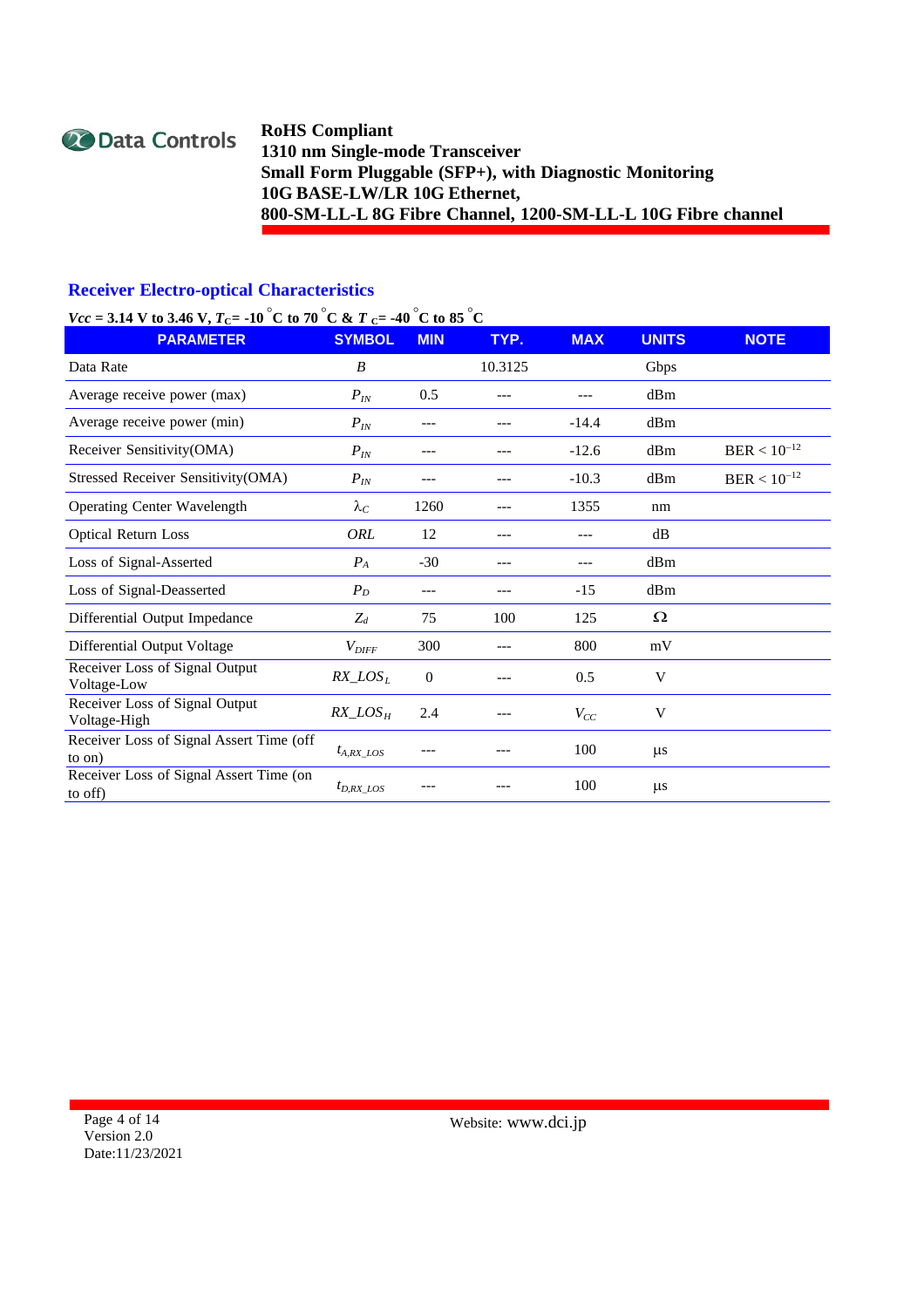

### **Digital Diagnostic Memory Map**



|     | 2 wire address 1010001X (A2h)              |
|-----|--------------------------------------------|
|     | Alarm and Warning<br>Thresholds (56 bytes) |
| 55  | <b>Cal Constants</b>                       |
| 95  | (40 bytes)                                 |
|     | Real Time Diagnostic                       |
| 119 | Interface (24 bytes)                       |
|     | <b>Vendor Specific (8 bytes)</b>           |

### **EEPROM Serial ID Memory contents(A0h)**

| <b>Address</b>          | <b>Hex</b> | <b>Fields</b>          | <b>Result</b>                                                        |
|-------------------------|------------|------------------------|----------------------------------------------------------------------|
| $\bf{0}$                | 03(H)      | identifier             | SFP or SFP+                                                          |
| $\mathbf{1}$            | 04(H)      | <b>Ext.Identifier</b>  | <b>GBIC/SFP function is defined by two-wire</b><br>interface ID only |
| $\mathbf{2}$            | 07(H)      | <b>Connector</b>       | LC                                                                   |
| 3                       | 20(H)      | <b>Transceiver</b>     | 10G Baee-LR;                                                         |
| $\overline{\mathbf{4}}$ | 00(H)      |                        |                                                                      |
| 5                       | 00(H)      |                        |                                                                      |
| 6                       | 00(H)      |                        |                                                                      |
| 7                       | 00(H)      |                        | <b>Unallocated</b>                                                   |
| 8                       | 00(H)      |                        |                                                                      |
| 9                       | 00(H)      |                        |                                                                      |
| 10                      | 00(H)      |                        |                                                                      |
| 11                      | 06(H)      | <b>Encoding</b>        | 64B/66B                                                              |
| 12                      | 67(H)      | <b>BR(Nominal)</b>     | 10300Mbps                                                            |
| 13                      | 00(H)      | <b>Rate Identifier</b> | Unspecified                                                          |
| 14                      | 0A(H)      | Length(SMFm)-km        | 10(units of km)                                                      |
| 15                      | 64(H)      | Length(SMF)            | 100(units of 100m)                                                   |
| 16                      | 00(H)      | Length(50µm)           | N/A                                                                  |
| 17                      | 00(H)      | Length(62.5µm)         | N/A                                                                  |
| 18                      | 00(H)      | Length(cable)          | N/A                                                                  |
| 19                      | 00(H)      | Length(OM3)            | N/A                                                                  |
| 20                      | 41(H)      | <b>Vendor</b> name     | $\mathbf{A}$                                                         |
| 21                      | 50(H)      | <b>Vendor</b> name     | $\mathbf{P}$                                                         |
| 22                      | 41(H)      | <b>Vendor</b> name     | $\mathbf{A}$                                                         |
| 23                      | 43(H)      | <b>Vendor</b> name     | $\mathbf C$                                                          |
| 24                      | 20(H)      | <b>Vendor</b> name     |                                                                      |

Page 5 of 14 Version 2.0 Date:11/23/2021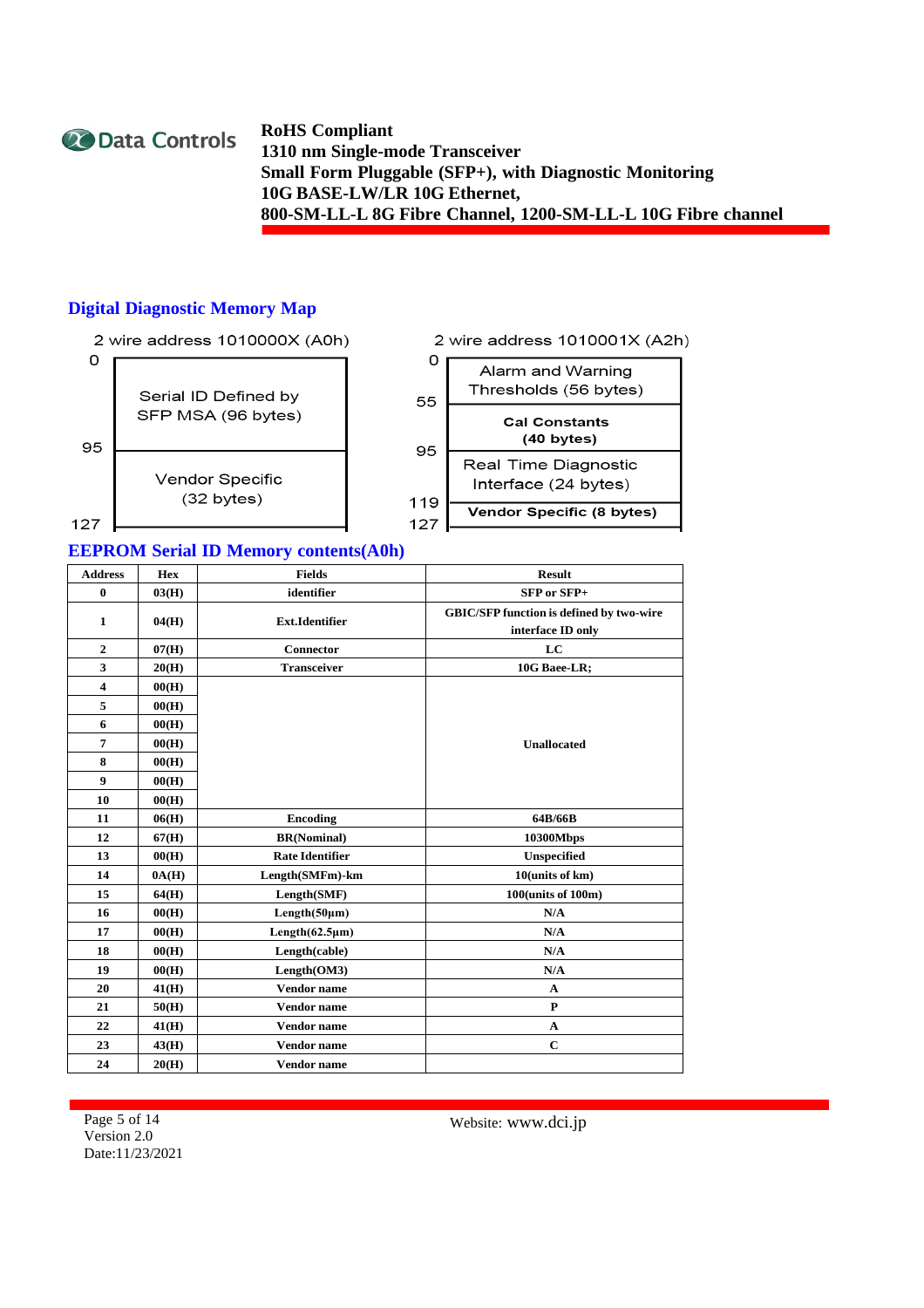

| 25 | 4F(H) | Vendor name        | 0                                     |
|----|-------|--------------------|---------------------------------------|
| 26 | 70(H) | Vendor name        | p                                     |
| 27 | 74(H) | Vendor name        | t                                     |
| 28 | 6F(H) | Vendor name        | $\mathbf 0$                           |
| 29 | 20(H) | Vendor name        |                                       |
| 30 | 20(H) | Vendor name        |                                       |
| 31 | 20(H) | Vendor name        |                                       |
| 32 | 20(H) | Vendor name        |                                       |
| 33 | 20(H) | <b>Vendor</b> name |                                       |
| 34 | 20(H) | Vendor name        |                                       |
| 35 | 20(H) | Vendor name        |                                       |
| 36 | 00(H) | <b>Transceiver</b> | <b>Unallocated</b>                    |
| 37 | 00(H) | <b>Vendor OUI</b>  | $\bf{0}$                              |
| 38 | 0F(H) | <b>Vendor OUI</b>  | 0F                                    |
| 39 | 99(H) | <b>Vendor OUI</b>  | 99                                    |
| 40 | 4C(H) | <b>Vendor PN</b>   | L                                     |
| 41 | 45(H) | <b>Vendor PN</b>   | Е                                     |
| 42 | 33(H) | <b>Vendor PN</b>   | 3                                     |
| 43 | 38(H) | <b>Vendor PN</b>   | 8                                     |
| 44 | 2D(H) | <b>Vendor PN</b>   | ٠                                     |
| 45 | 48(H) | <b>Vendor PN</b>   | н                                     |
| 46 | 33(H) | <b>Vendor PN</b>   | 3                                     |
| 47 | 53(H) | <b>Vendor PN</b>   | S                                     |
| 48 | 2D(H) | <b>Vendor PN</b>   | ٠                                     |
| 49 | 54(H) | <b>Vendor PN</b>   | т                                     |
| 50 | 43(H) | <b>Vendor PN</b>   | С                                     |
| 51 | 2D(H) | Vendor PN          | ٠                                     |
| 52 | 4E(H) | <b>Vendor PN</b>   | N                                     |
| 53 | 20(H) | <b>Vendor PN</b>   |                                       |
| 54 | 20(H) | <b>Vendor PN</b>   |                                       |
| 55 | 20(H) | <b>Vendor PN</b>   |                                       |
| 56 | 30(H) | Vendor rev         | $\bf{0}$                              |
| 57 | 30(H) | Vendor rev         | $\bf{0}$                              |
| 58 | 30(H) | Vendor rev         | $\bf{0}$                              |
| 59 | 30(H) | Vendor rev         | $\bf{0}$                              |
| 60 | 05(H) | Wavelength         | 1310nm                                |
| 61 | 1E(H) | Wavelength         |                                       |
| 62 | 00(H) | <b>Unallocated</b> | <b>Unallocated</b>                    |
| 63 |       | <b>CC_BASE</b>     |                                       |
| 64 | 00(H) | <b>Options</b>     | <b>Unallocated</b>                    |
| 65 | 1A(H) | <b>Options</b>     | Loss of Signal; Tx_Fault; Tx_Disable; |
| 66 | 00(H) | BR                 | max                                   |
| 67 | 00(H) | BR                 | min                                   |

Page 6 of 14 Version 2.0 Date:11/23/2021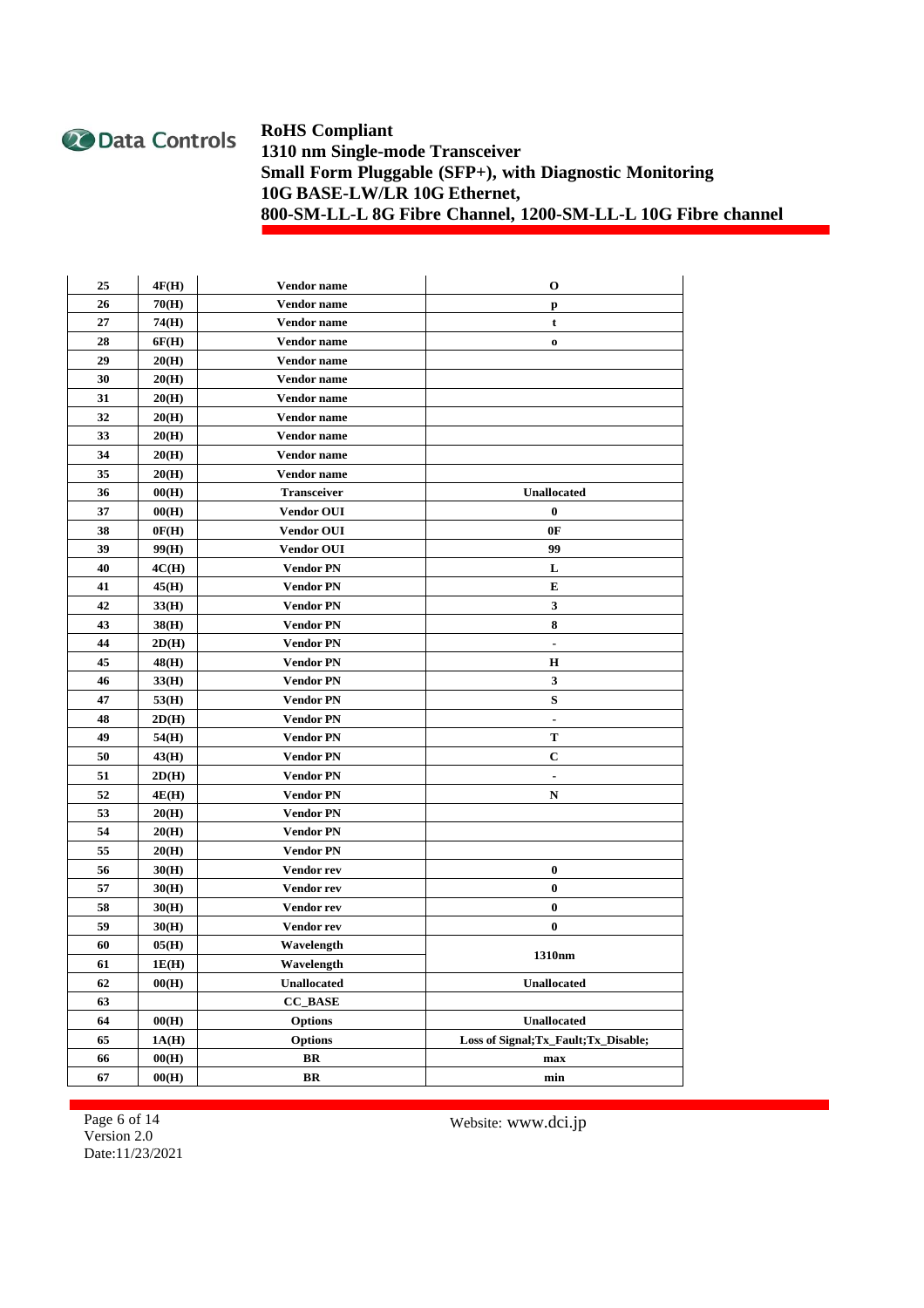

| 68  |              |                                   |                                                    |
|-----|--------------|-----------------------------------|----------------------------------------------------|
| 69  |              |                                   |                                                    |
| 70  |              |                                   |                                                    |
| 71  |              |                                   |                                                    |
| 72  |              |                                   |                                                    |
| 73  |              |                                   |                                                    |
| 74  |              |                                   |                                                    |
| 75  |              |                                   |                                                    |
| 76  |              | <b>Vendor SN</b>                  |                                                    |
| 77  |              |                                   |                                                    |
| 78  |              |                                   |                                                    |
| 79  |              |                                   |                                                    |
| 80  |              |                                   |                                                    |
| 81  |              |                                   |                                                    |
| 82  |              |                                   |                                                    |
| 83  |              |                                   |                                                    |
| 84  |              |                                   |                                                    |
| 85  |              |                                   |                                                    |
| 86  |              |                                   |                                                    |
| 87  |              |                                   |                                                    |
| 88  |              | Date code                         |                                                    |
| 89  |              |                                   |                                                    |
| 90  |              |                                   |                                                    |
| 91  |              |                                   |                                                    |
|     |              |                                   | <b>Received Power Measurement Type; Internally</b> |
| 92  | 68(H)        | <b>Diagnostic Monitoring Type</b> | Calibrated; Digital diagnostic monitoring          |
|     |              |                                   | implemented;                                       |
| 93  | $\rm\,B0(H)$ | <b>Enhanced Options</b>           | Rx_Loss Monitoring;Tx_Fault                        |
|     |              |                                   | Monitoring; Alarm/warning Flags;                   |
| 94  | 03(H)        | SFF-8472 Compliance               | includes functionality described in Rev 10.2 of    |
|     |              |                                   | <b>SFF-8472</b>                                    |
| 95  |              | <b>CC_EXT</b>                     |                                                    |
| 96  | 45(H)        | <b>Vendor Specific</b>            | E                                                  |
| 97  | 58(H)        | <b>Vendor Specific</b>            | X                                                  |
| 98  | 54(H)        | <b>Vendor Specific</b>            | T                                                  |
| 99  | 52(H)        | <b>Vendor Specific</b>            | R                                                  |
| 100 | 45(H)        | <b>Vendor Specific</b>            | E                                                  |
| 101 | 4D(H)        | <b>Vendor Specific</b>            | М                                                  |
| 102 | 45(H)        | <b>Vendor Specific</b>            | ${\bf E}$                                          |
| 103 | 4C(H)        | <b>Vendor Specific</b>            | $\mathbf L$                                        |
| 104 | 59(H)        | <b>Vendor Specific</b>            | $\mathbf Y$                                        |
| 105 | 20(H)        | <b>Vendor Specific</b>            |                                                    |
| 106 | 43(H)        | <b>Vendor Specific</b>            | $\bf C$                                            |

Page 7 of 14 Version 2.0 Date:11/23/2021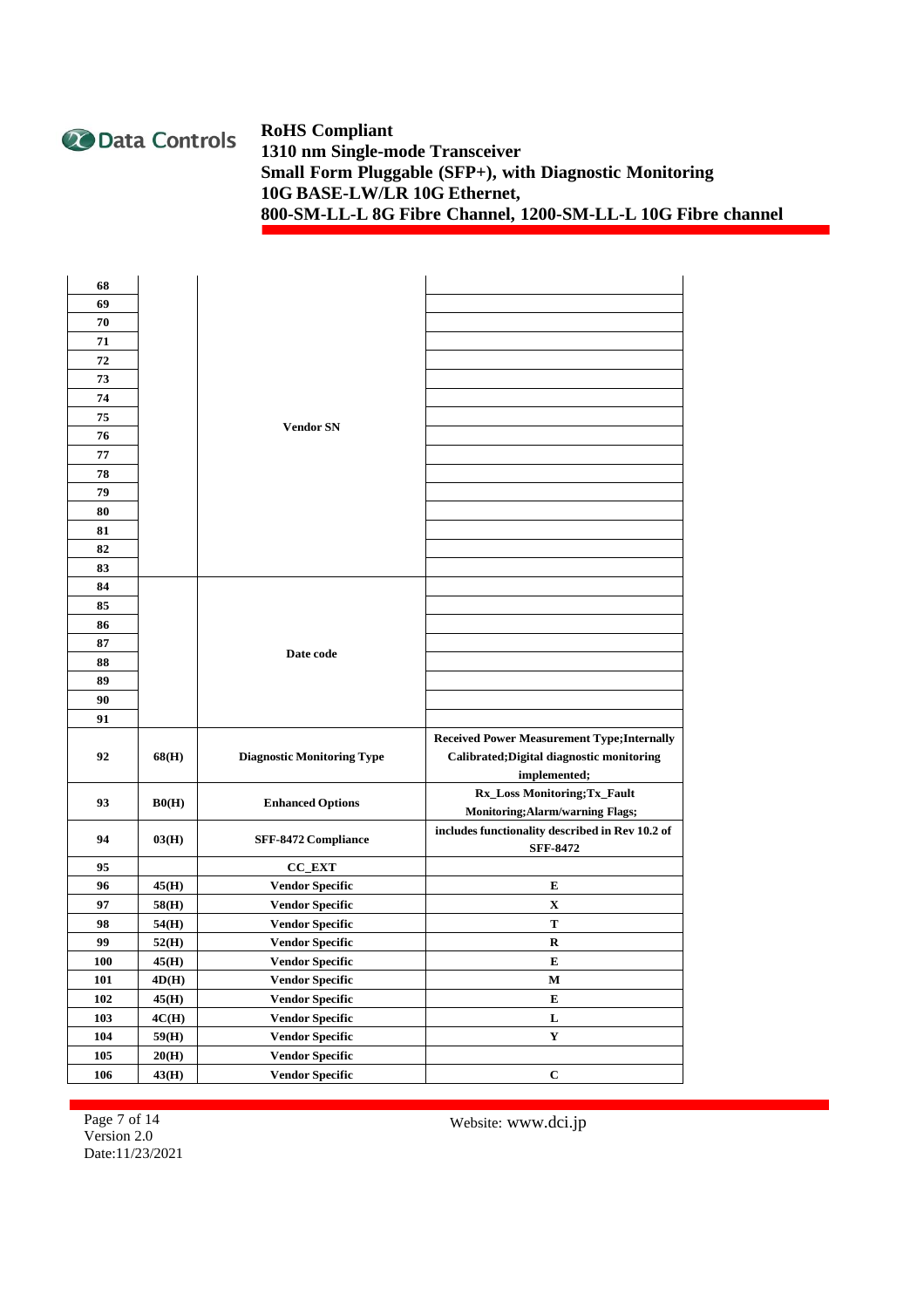

| 107 | 4F(H) | <b>Vendor Specific</b> | $\mathbf 0$  |
|-----|-------|------------------------|--------------|
| 108 | 4D(H) | <b>Vendor Specific</b> | M            |
| 109 | 50(H) | <b>Vendor Specific</b> | $\mathbf{P}$ |
| 110 | 41(H) | <b>Vendor Specific</b> | $\mathbf{A}$ |
| 111 | 54(H) | <b>Vendor Specific</b> | T            |
| 112 | 49(H) | <b>Vendor Specific</b> | $\mathbf I$  |
| 113 | 42(H) | <b>Vendor Specific</b> | $\bf{B}$     |
| 114 | 4C(H) | <b>Vendor Specific</b> | L            |
| 115 | 45(H) | <b>Vendor Specific</b> | E            |
| 116 | 20(H) | <b>Vendor Specific</b> |              |
| 117 | 20(H) | <b>Vendor Specific</b> |              |
| 118 | 20(H) | <b>Vendor Specific</b> |              |
| 119 | 20(H) | <b>Vendor Specific</b> |              |
| 120 | 20(H) | <b>Vendor Specific</b> |              |
| 121 | 20(H) | <b>Vendor Specific</b> |              |
| 122 | 20(H) | <b>Vendor Specific</b> |              |
| 123 | 20(H) | <b>Vendor Specific</b> |              |
| 124 | 20(H) | <b>Vendor Specific</b> |              |
| 125 | 20(H) | <b>Vendor Specific</b> |              |
| 126 | 20(H) | <b>Vendor Specific</b> |              |
| 127 | 20(H) | <b>Vendor Specific</b> |              |

### **EEPROM Serial ID Memory contents (A2h)**

# *For*  $T_c$  =  $-10$   $^{\circ}$ C to  $70$   $^{\circ}$ C

| Address(A2h) | <b>Description</b>           | <b>Value</b>       |
|--------------|------------------------------|--------------------|
| $00 - 01$    | <b>Temp High Alarm</b>       | 80 Degree C        |
| $02 - 03$    | <b>Temp Low Alarm</b>        | $-20$ Degree C     |
| 04-05        | <b>Temp High Warning</b>     | 75 Degree C        |
| 06-07        | <b>Temp Low Warning</b>      | $-15$ Degree C     |
| 08-09        | <b>Voltage High Alarm</b>    | 3.6V               |
| $10 - 11$    | <b>Voltage Low Alarm</b>     | 3.0V               |
| $12 - 13$    | <b>Voltage High Warning</b>  | 3.5V               |
| 14-15        | <b>Voltage Low Warning</b>   | 3.1V               |
| 16-17        | <b>Bias High Alarm</b>       | 80 mA              |
| 18-19        | <b>Bias Low Alarm</b>        | 0.1 <sub>mA</sub>  |
| $20 - 21$    | <b>Bias High Warning</b>     | 70 mA              |
| $22 - 23$    | <b>Bias Low Warning</b>      | 0.5 <sub>m</sub> A |
| 24-25        | <b>TX Power High Alarm</b>   | $+1.5$ dBm         |
| $26 - 27$    | <b>TX Power Low Alarm</b>    | -7 dBm             |
| 28-29        | <b>TX Power High Warning</b> | $+0.5$ dBm         |
| 30-31        | <b>TX Power Low Warning</b>  | -6 dBm             |
| 32-33        | <b>RX Power High Alarm</b>   | $+1.5$ dBm         |

Page 8 of 14 Version 2.0 Date:11/23/2021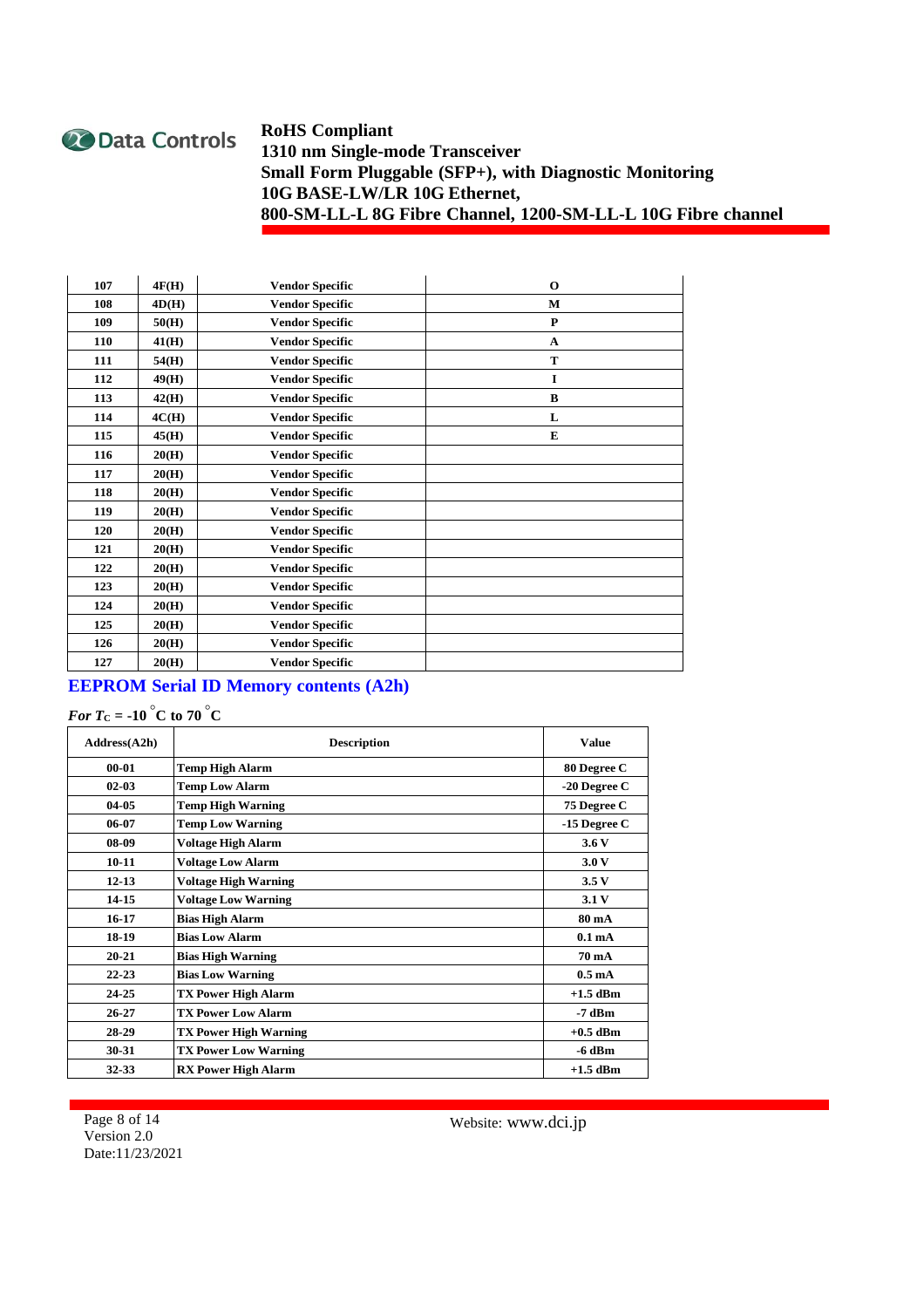

| 34-35          | <b>RX Power Low Alarm</b>                                    | -17 dBm   |  |
|----------------|--------------------------------------------------------------|-----------|--|
| 36-37          | <b>RX Power High Warning</b>                                 | 0.5 dBm   |  |
| 38-39          | <b>RX Power Low Warning</b>                                  | $-15$ dBm |  |
| 40-55          | <b>Reserved Reserved for future monitored quantities</b>     |           |  |
| 56-91          | <b>External calibration constant</b>                         |           |  |
| 92-94          | <b>Reserved</b>                                              |           |  |
| 95             | <b>Check sum</b>                                             |           |  |
| 96-97          | <b>Real Time temperature</b>                                 |           |  |
| 98-99          | <b>Real Time supply voltage</b>                              |           |  |
| <b>100-101</b> | <b>Real Time TX bias current</b>                             |           |  |
| 102-103        | <b>Real Time TX optical power</b>                            |           |  |
| 104-105        | <b>Real Time RX received power</b>                           |           |  |
| 106-109        | <b>Reserved</b>                                              |           |  |
| 110(bit7)      | NA                                                           |           |  |
| 110(bit6)      | NA                                                           |           |  |
| 110(bit5)      | <b>Reserved</b>                                              |           |  |
| 110(bit4)      | <b>NA</b>                                                    |           |  |
| 110(bit3)      | NA                                                           |           |  |
| 110(bit2)      | Digital state of TX fault output pin                         |           |  |
| 110(bit1)      | Digital state of LOS output pin                              |           |  |
| 110(bit0)      | <b>NA</b>                                                    |           |  |
| 111            | <b>Reserved</b>                                              |           |  |
| 112(bit7)      | Set when internal temperature exceeds high alarm level       |           |  |
| 112(bit6)      | Set when internal temperature exceeds is below alarm level   |           |  |
| 112(bit5)      | Set when internal supply voltage exceeds high alarm level    |           |  |
| 112(bit4)      | Set when internal supply voltage is below alarm level        |           |  |
| 112(bit3)      | Set when TX bias exceeds high alarm level                    |           |  |
| 112(bit2)      | Set when TX bias voltage is below alarm level                |           |  |
| 112(bit1)      | Set when TX output power exceeds high alarm level            |           |  |
| 112(bit0)      | Set when TX output power voltage is below alarm level        |           |  |
| 113(bit7)      | Set when RX received power exceeds high alarm level          |           |  |
| 113(bit6)      | Set when RX received power is below alarm level              |           |  |
| $113(bit5-0)$  | <b>Reserved</b>                                              |           |  |
| 114-115        | Reserved                                                     |           |  |
| 116(bit7)      | Set when internal temperature exceeds high warning level     |           |  |
| 116(bit6)      | Set when internal temperature exceeds is below warning level |           |  |
| 116(bit5)      | Set when internal supply voltage exceeds high warning level  |           |  |
| 116(bit4)      | Set when internal supply voltage is below warning level      |           |  |
| 116(bit3)      | Set when TX bias exceeds high warning level                  |           |  |
| 116(bit2)      | Set when TX bias voltage is below warning level              |           |  |
| 116(bit1)      | Set when TX output power exceeds high warning level          |           |  |
| 116(bit0)      | Set when TX output power voltage is below warning level      |           |  |
| 117(bit7)      | Set when RX received power exceeds high warning level        |           |  |

Page 9 of 14 Version 2.0 Date:11/23/2021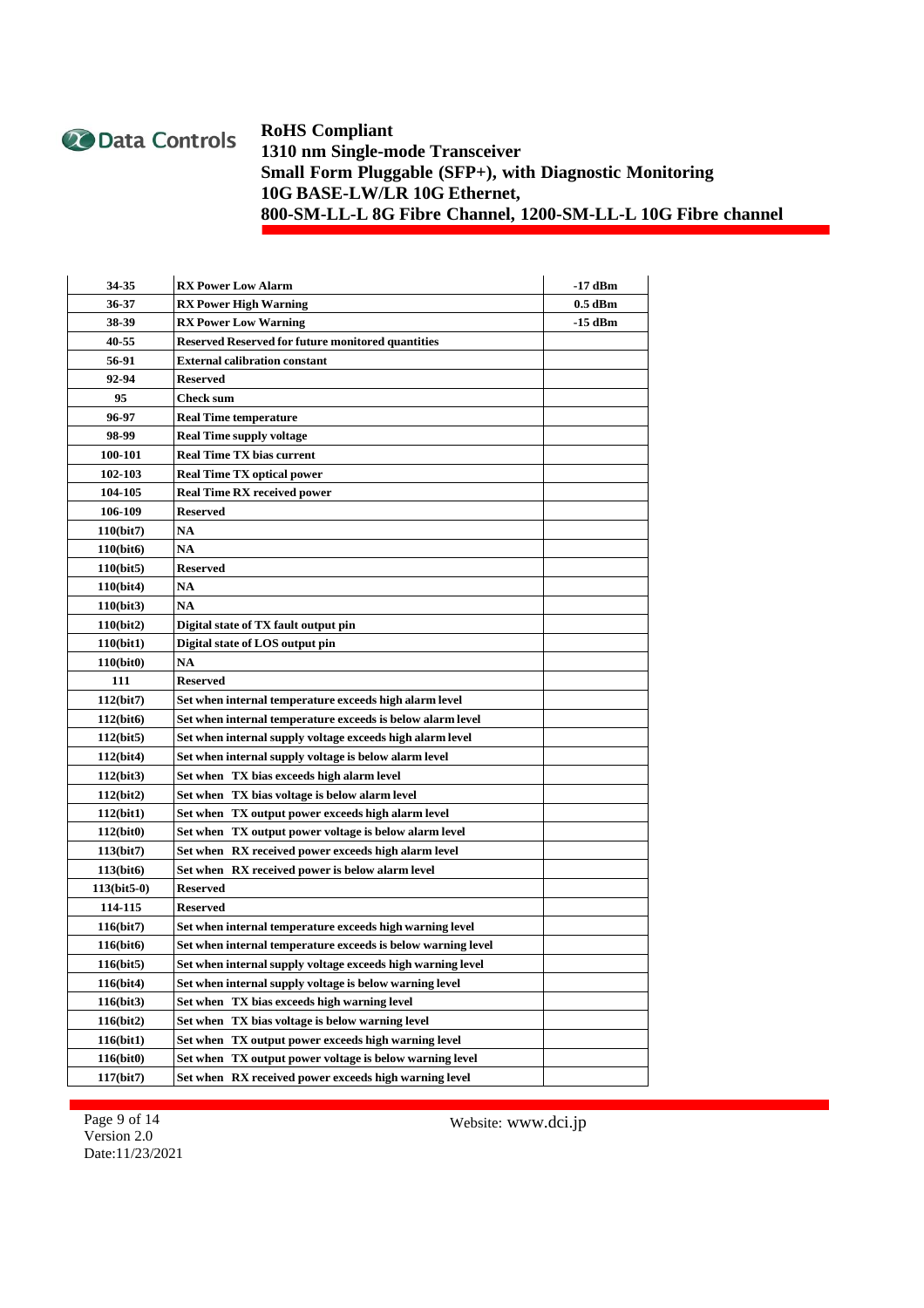

| $117$ (bit $6$ ) | Set when RX received power is below warning level |  |
|------------------|---------------------------------------------------|--|
| $117$ (bit5-0)   | <b>Reserved</b>                                   |  |
| 118-119          | <b>Reserved</b>                                   |  |
| 120-127          | <b>Reserved</b>                                   |  |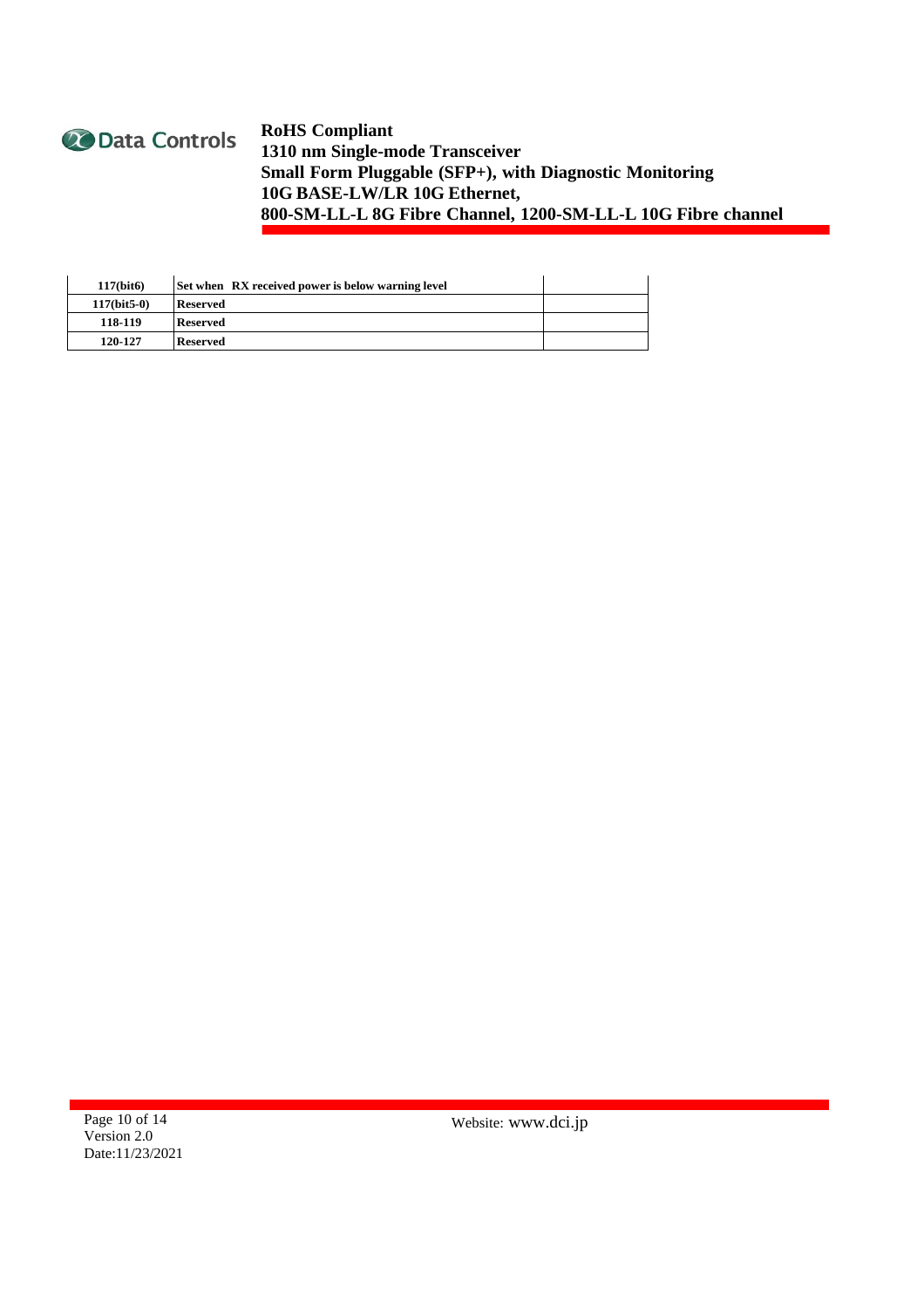

**Dimensions**



Page 11 of 14 Version 2.0 Date:11/23/2021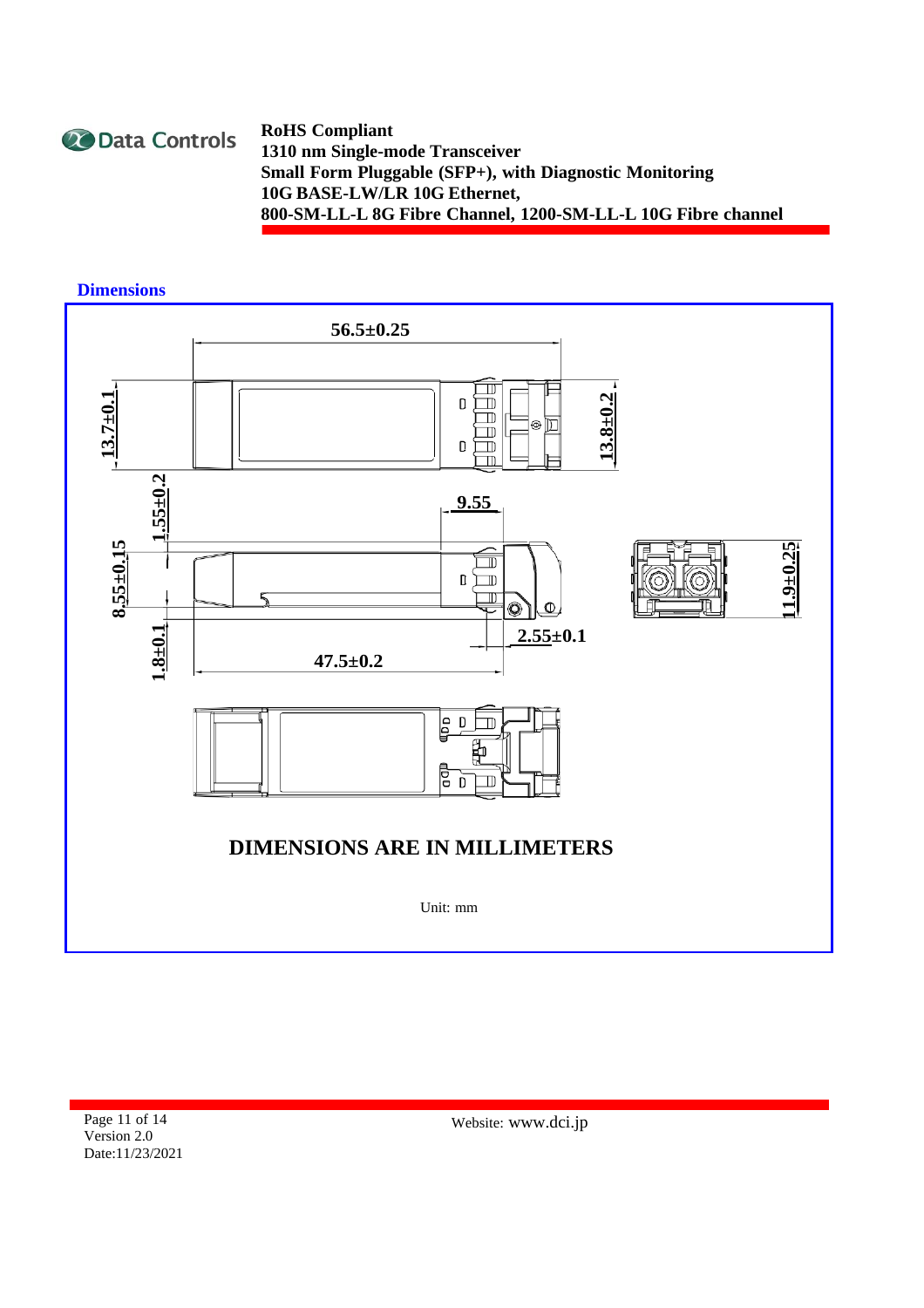

### **SFP host board mechanical layout**



Page 12 of 14 Version 2.0 Date:11/23/2021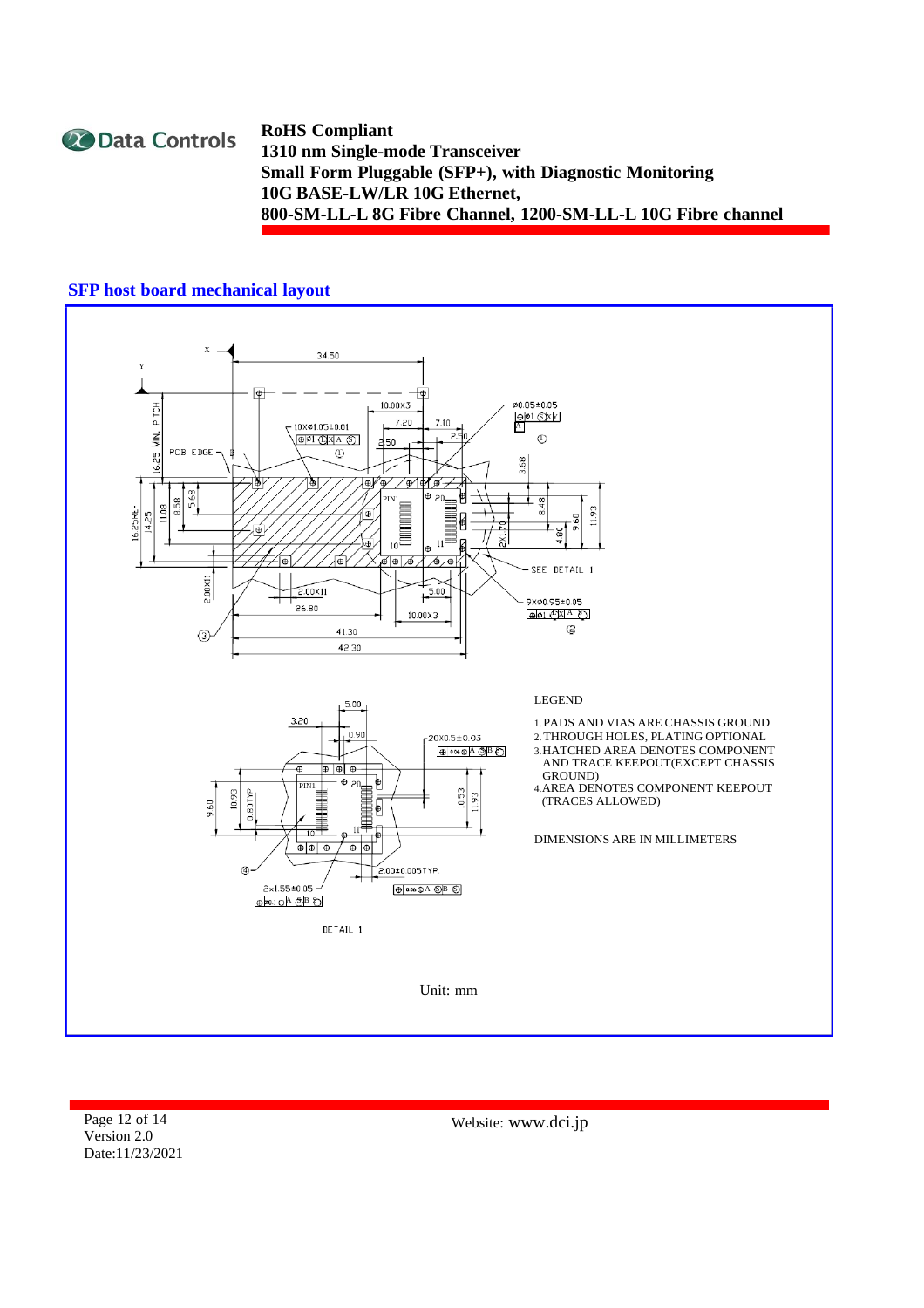

### **Assembly drawing**



Page 13 of 14 Version 2.0 Date:11/23/2021